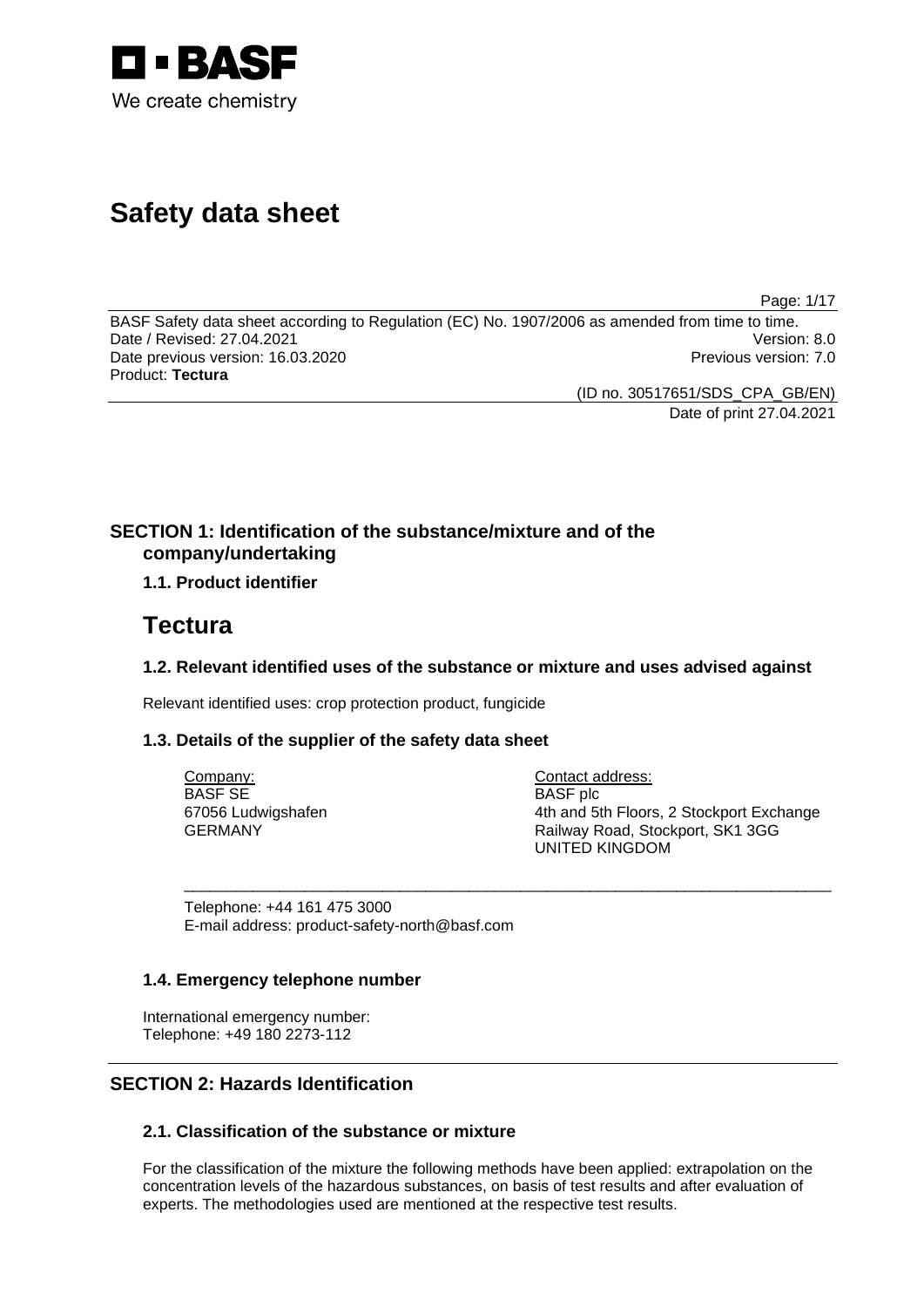Page: 2/17

BASF Safety data sheet according to Regulation (EC) No. 1907/2006 as amended from time to time. Date / Revised: 27.04.2021 Version: 8.0 Date previous version: 16.03.2020 **Previous version: 7.0** Previous version: 7.0 Product: **Tectura** 

> (ID no. 30517651/SDS\_CPA\_GB/EN) Date of print 27.04.2021

According to Regulation (EC) No 1272/2008 [CLP]

Skin Sens. 1A **hang in the H317 May cause an allergic skin reaction.**<br>Repr. 2 **Reading in the H361d Suspected of damaging the unborn** H361d Suspected of damaging the unborn child. Aquatic Chronic 3 **H412 Harmful to aquatic life with long lasting effects.** 

According to BASF current knowledge and application of the criteria given in Annex I of Regulation (EC) No. 1272/2008, the following classification exceeding the classification given in Regulation (EC) No 1272/2008, Annex VI, Table 3.1 is required.

Skin Sens. 1A Repr. 2 (unborn child) Aquatic Chronic 1

For the classifications not written out in full in this section the full text can be found in section 16.

## **2.2. Label elements**

Globally Harmonized System (GHS) in accordance with UK regulations.



Signal Word: Warning

| <b>Hazard Statement:</b>               |                                                                                              |
|----------------------------------------|----------------------------------------------------------------------------------------------|
| H317                                   | May cause an allergic skin reaction.                                                         |
| H361d                                  | Suspected of damaging the unborn child.                                                      |
| H412                                   | Harmful to aquatic life with long lasting effects.                                           |
| <b>EUH401</b>                          | To avoid risks to human health and the environment, comply with the<br>instructions for use. |
| <b>Precautionary Statement:</b>        |                                                                                              |
| P <sub>101</sub>                       | If medical advice is needed, have product container or label at hand.                        |
| P <sub>102</sub>                       | Keep out of reach of children.                                                               |
| P <sub>103</sub>                       | Read carefully and follow all instructions.                                                  |
| Precautionary Statements (Prevention): |                                                                                              |
| P <sub>280</sub>                       | Wear protective gloves/clothing/eye protection.                                              |
| P <sub>261</sub>                       | Avoid breathing mist or vapour or spray.                                                     |
| P <sub>201</sub>                       | Obtain special instructions before use.                                                      |
| P <sub>202</sub>                       | Do not handle until all safety precautions have been read and<br>understood.                 |
| P272                                   | Contaminated work clothing should not be allowed out of the workplace.                       |

Precautionary Statements (Response):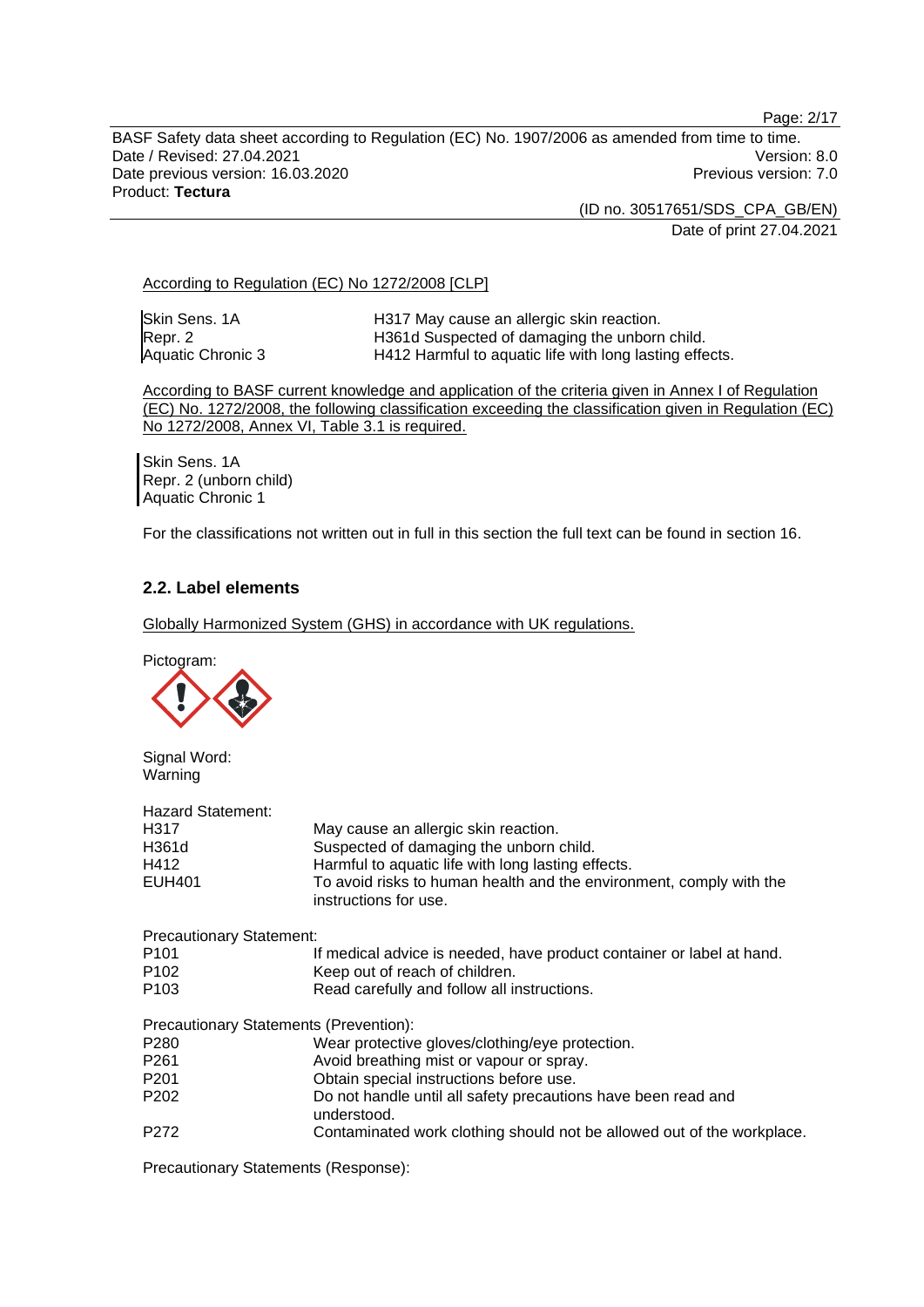Page: 3/17

BASF Safety data sheet according to Regulation (EC) No. 1907/2006 as amended from time to time. Date / Revised: 27.04.2021 Version: 8.0 Date previous version: 16.03.2020 **Previous version: 7.0** Previous version: 7.0 Product: **Tectura** 

(ID no. 30517651/SDS\_CPA\_GB/EN)

Date of print 27.04.2021

| $P302 + P352$                        | IF ON SKIN: Wash with plenty of soap and water.                                                                                                                                             |  |
|--------------------------------------|---------------------------------------------------------------------------------------------------------------------------------------------------------------------------------------------|--|
| $P333 + P313$                        | If skin irritation or rash occurs: Get medical attention.                                                                                                                                   |  |
| $P308 + P313$                        | IF exposed or concerned: Get medical attention.                                                                                                                                             |  |
| $P362 + P364$                        | Take off contaminated clothing and wash it before reuse.                                                                                                                                    |  |
| Precautionary Statements (Storage):  |                                                                                                                                                                                             |  |
| P405                                 | Store locked up.                                                                                                                                                                            |  |
| Precautionary Statements (Disposal): |                                                                                                                                                                                             |  |
| P <sub>501</sub>                     | Dispose of contents/container to a licensed hazardous-waste disposal<br>contractor or collection site except for empty clean containers which can<br>be disposed of as non-hazardous waste. |  |
|                                      |                                                                                                                                                                                             |  |

Labeling of special preparations (GHS): EUH208: May produce an allergic reaction. Contains: 1,2-benzisothiazol-3(2H)-one, 2 methylisothiazol-3(2H)-one

According to Regulation (EC) No 1272/2008 [CLP]

Hazard determining component(s) for labelling: metconazole (ISO), 2-methylisothiazol-3(2H)-one

#### **2.3. Other hazards**

According to Regulation (EC) No 1272/2008 [CLP]

See section 12 - Results of PBT and vPvB assessment.

If applicable information is provided in this section on other hazards which do not result in classification but which may contribute to the overall hazards of the substance or mixture.

## **SECTION 3: Composition/Information on Ingredients**

#### **3.1. Substances**

Not applicable

#### **3.2. Mixtures**

Chemical nature

crop protection product, fungicide, suspension concentrate (SC)

Hazardous ingredients (GHS) according to Regulation (EC) No. 1272/2008

boscalid (ISO); 2-chloro-N-(4'-chloro[1,1'-biphenyl]-2-yl)-nicotinamide Content (W/W): 11.97 % CAS Number: 188425-85-6 Aquatic Chronic 2 H411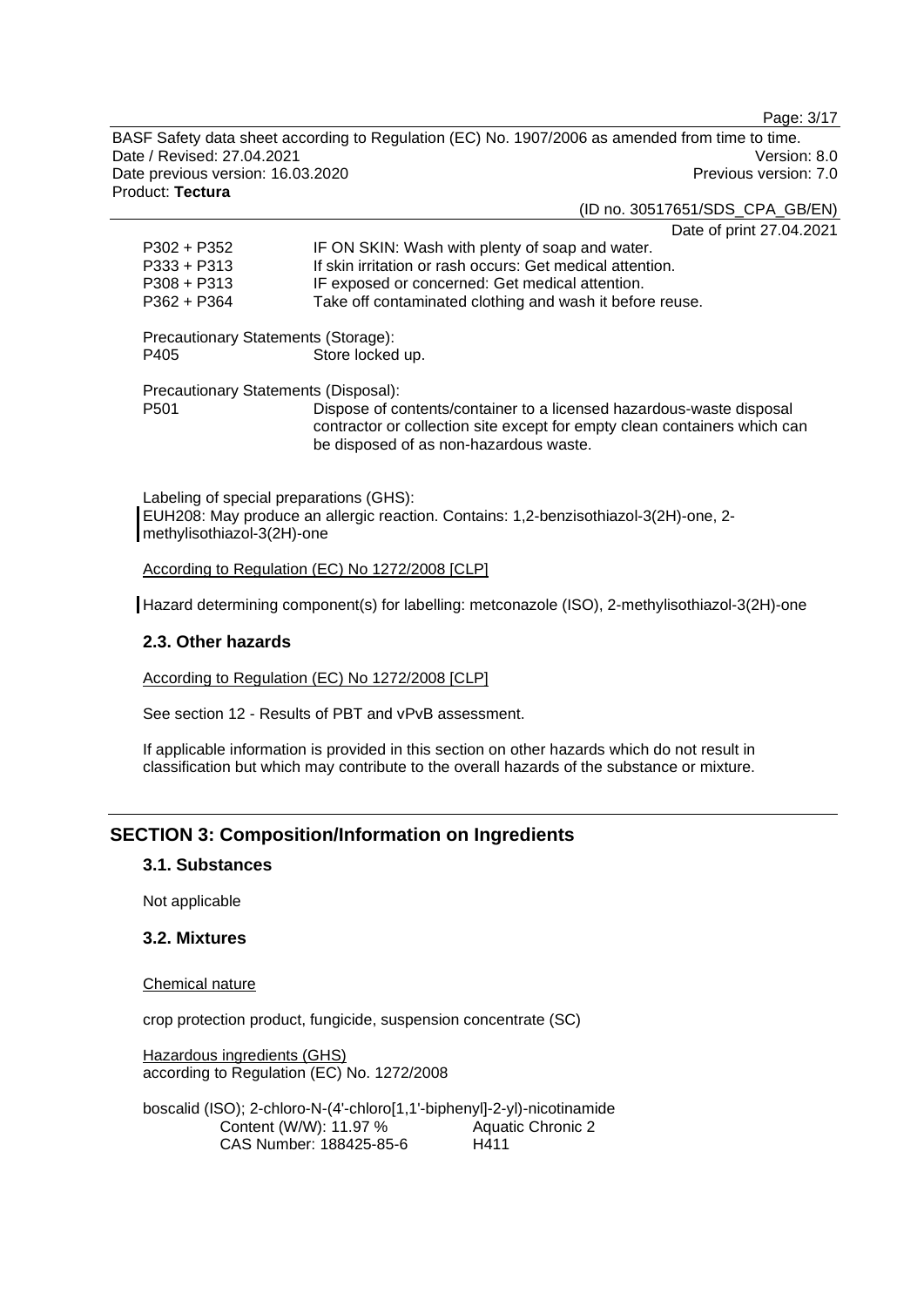BASF Safety data sheet according to Regulation (EC) No. 1907/2006 as amended from time to time. Date / Revised: 27.04.2021 Version: 8.0 Date previous version: 16.03.2020 **Previous version: 7.0** Previous version: 7.0 Product: **Tectura**  (ID no. 30517651/SDS\_CPA\_GB/EN) Date of print 27.04.2021 metconazole (ISO); (1RS, 5RS;1RS, 5SR)-5-(4-chlorobenzyl)-2,2-dimethyl-1-(1H-1,2,4-triazol-1 ylmethyl)cyclopentanol Content (W/W): 5.4 % CAS Number: 125116-23-6 INDEX-Number: 613-284-00-1 Acute Tox. 4 (oral) Repr. 2 (unborn child) Aquatic Chronic 2 H302, H361d, H411 Differing classification according to current knowledge and the criteria given in Annex I of Regulation (EC) No. 1272/2008 Acute Tox. 4 (oral) Repr. 2 (unborn child) Aquatic Acute 1 Aquatic Chronic 1 1,2-benzisothiazol-3(2H)-one Content (W/W): < 0.05 % CAS Number: 2634-33-5 EC-Number: 220-120-9 REACH registration number: 01- 2120761540-60 INDEX-Number: 613-088-00-6 Acute Tox. 4 (oral) Skin Corr./Irrit. 2 Eye Dam./Irrit. 1 Skin Sens. 1 Aquatic Acute 1 Aquatic Chronic 1 M-factor acute: 1 M-factor chronic: 1 H318, H315, H302, H317, H400, H410 Specific concentration limit: Skin Sens. 1: >= 0.05 % 2-methylisothiazol-3(2H)-one Content (W/W): < 0.01 % CAS Number: 2682-20-4 EC-Number: 220-239-6 REACH registration number: 01- 2120764690-50 INDEX-Number: 613-326-00-9 Acute Tox. 2 (Inhalation - dust) Acute Tox. 3 (oral) Acute Tox. 3 (dermal) Skin Corr./Irrit. 1B Eye Dam./Irrit. 1 Skin Sens. 1A Aquatic Acute 1 Aquatic Chronic 1 M-factor acute: 10 M-factor chronic: 1 H330, H317, H314, H301 + H311, H400, H410 EUH071 Specific concentration limit: Skin Sens. 1A: >= 0.0015 %

Page: 4/17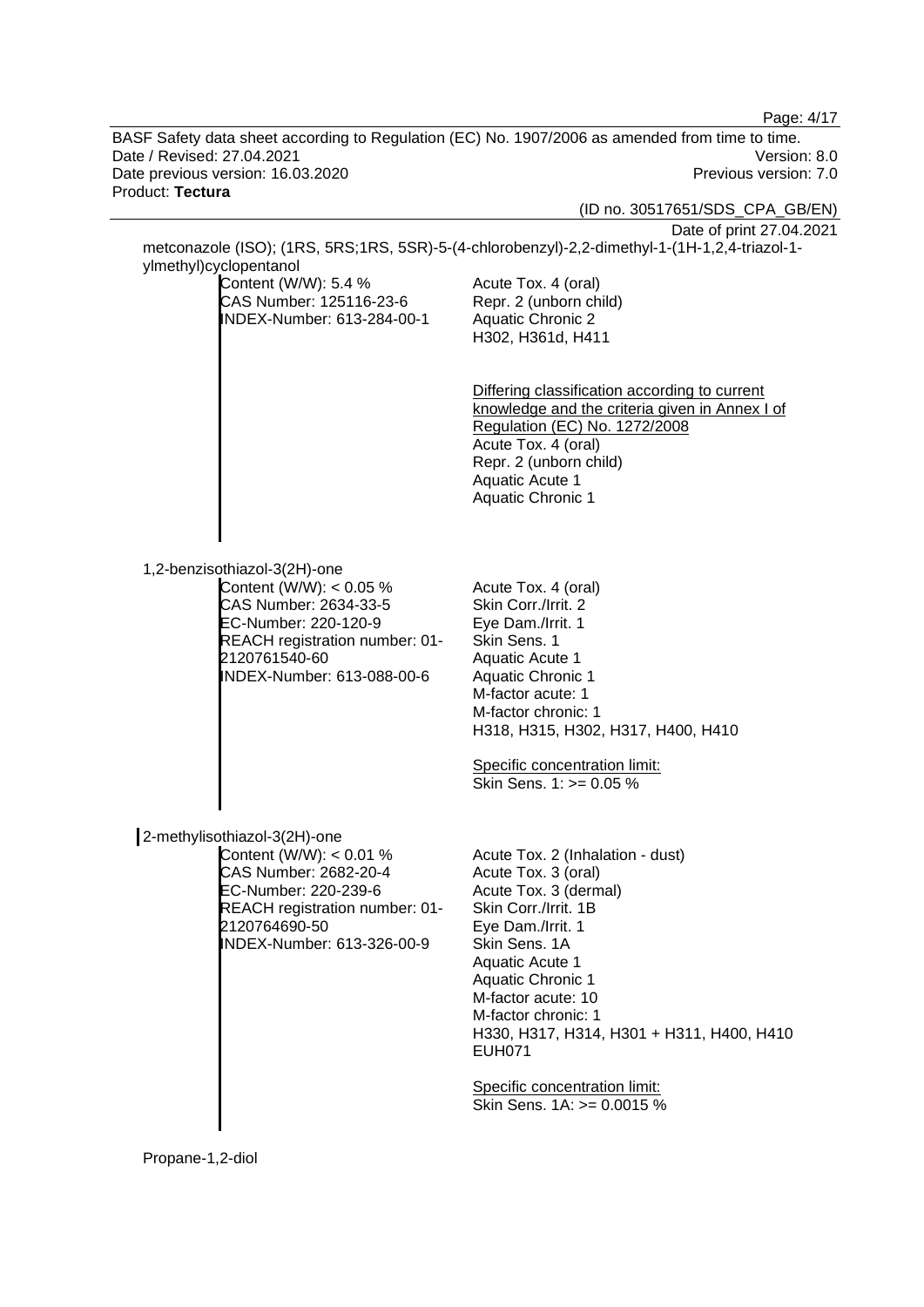Page: 5/17

BASF Safety data sheet according to Regulation (EC) No. 1907/2006 as amended from time to time. Date / Revised: 27.04.2021 Version: 8.0 Date previous version: 16.03.2020 **Previous version: 7.0** Previous version: 7.0 Product: **Tectura** 

> (ID no. 30517651/SDS\_CPA\_GB/EN) Date of print 27.04.2021

Content (W/W):  $< 5 \%$ CAS Number: 57-55-6 EC-Number: 200-338-0 REACH registration number: 01- 2119456809-23

For the classifications not written out in full in this section, including the hazard classes and the hazard statements, the full text is listed in section 16.

## **SECTION 4: First-Aid Measures**

#### **4.1. Description of first aid measures**

Remove contaminated clothing.

Show container, label and/or safety data sheet to physician.

If inhaled: Keep patient calm, remove to fresh air, seek medical attention.

On skin contact: Wash thoroughly with soap and water

On contact with eyes: Wash affected eyes for at least 15 minutes under running water with eyelids held open.

On ingestion:

Immediately rinse mouth and then drink 200-300 ml of water, seek medical attention.

#### **4.2. Most important symptoms and effects, both acute and delayed**

Symptoms: Information, i.e. additional information on symptoms and effects may be included in the GHS labeling phrases available in Section 2 and in the Toxicological assessments available in Section 11., (Further) symptoms and / or effects are not known so far

#### **4.3. Indication of any immediate medical attention and special treatment needed**

Treatment: Treat according to symptoms (decontamination, vital functions), no known specific antidote.

## **SECTION 5: Fire-Fighting Measures**

#### **5.1. Extinguishing media**

Suitable extinguishing media: water spray, carbon dioxide, foam, dry powder

#### **5.2. Special hazards arising from the substance or mixture**

Endangering substances: carbon monoxide, Carbon dioxide, hydrogen chloride, nitrogen oxides, organochloric compounds

Advice: The substances/groups of substances mentioned can be released in case of fire.

#### **5.3. Advice for fire-fighters**

Special protective equipment: Wear self-contained breathing apparatus and chemical-protective clothing.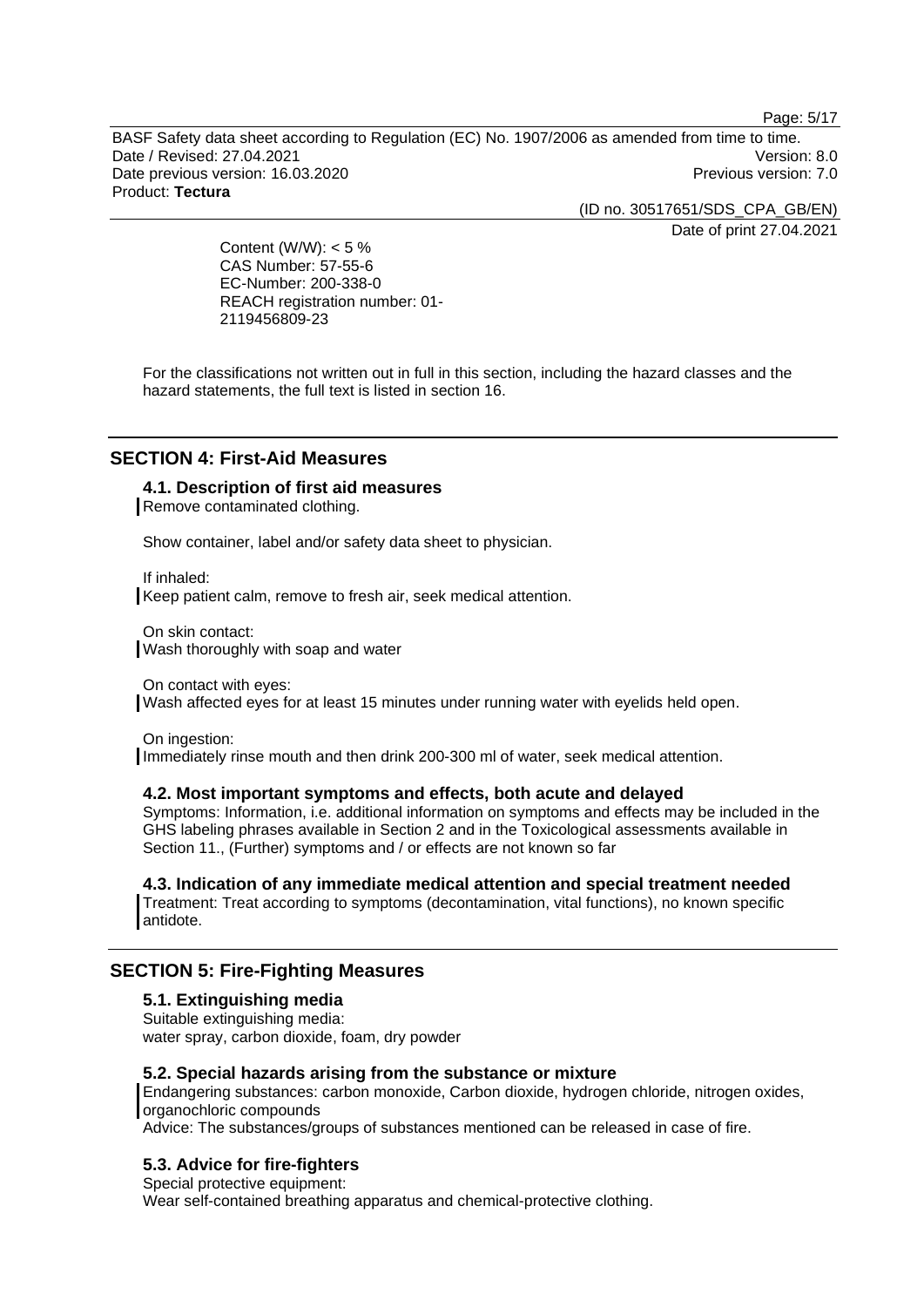Page: 6/17

BASF Safety data sheet according to Regulation (EC) No. 1907/2006 as amended from time to time. Date / Revised: 27.04.2021 Version: 8.0 Date previous version: 16.03.2020 **Previous version: 7.0** Previous version: 7.0 Product: **Tectura** 

> (ID no. 30517651/SDS\_CPA\_GB/EN) Date of print 27.04.2021

Further information:

Collect contaminated extinguishing water separately, do not allow to reach sewage or effluent systems. Dispose of fire debris and contaminated extinguishing water in accordance with official regulations. In case of fire and/or explosion do not breathe fumes. Keep containers cool by spraying with water if exposed to fire.

## **SECTION 6: Accidental Release Measures**

#### **6.1. Personal precautions, protective equipment and emergency procedures**

Do not breathe vapour/spray. Use personal protective clothing. Avoid contact with the skin, eyes and clothing.

#### **6.2. Environmental precautions**

Do not discharge into the subsoil/soil. Do not discharge into drains/surface waters/groundwater.

Do not allow contamination of public drains or surface or ground waters. Inform local water plc if spillage enters drains and the Environment Agency (England & Wales), the Scottish Environmental Protection Agency (Scotland), or the Environment and Heritage Service (Northern Ireland) if it enters surface or ground waters. Keep people and animals away.

#### **6.3. Methods and material for containment and cleaning up**

For small amounts: Pick up with suitable absorbent material (e.g. sand, sawdust, general-purpose binder, kieselguhr).

For large amounts: Dike spillage. Pump off product.

Dispose of absorbed material in accordance with regulations. Collect waste in suitable containers, which can be labeled and sealed. Clean contaminated floors and objects thoroughly with water and detergents, observing environmental regulations. Wear suitable protective equipment.

#### **6.4. Reference to other sections**

Information regarding exposure controls/personal protection and disposal considerations can be found in section 8 and 13.

#### **SECTION 7: Handling and Storage**

#### **7.1. Precautions for safe handling**

No special measures necessary if stored and handled correctly. Ensure thorough ventilation of stores and work areas. When using do not eat, drink or smoke. Hands and/or face should be washed before breaks and at the end of the shift.

Protection against fire and explosion: No special precautions necessary. The substance/product is non-combustible. Product is not explosive.

#### **7.2. Conditions for safe storage, including any incompatibilities**

Segregate from foods and animal feeds. Further information on storage conditions: Keep away from heat. Protect from direct sunlight.

#### **7.3. Specific end use(s)**

For the relevant identified use(s) listed in Section 1 the advice mentioned in this section 7 is to be observed.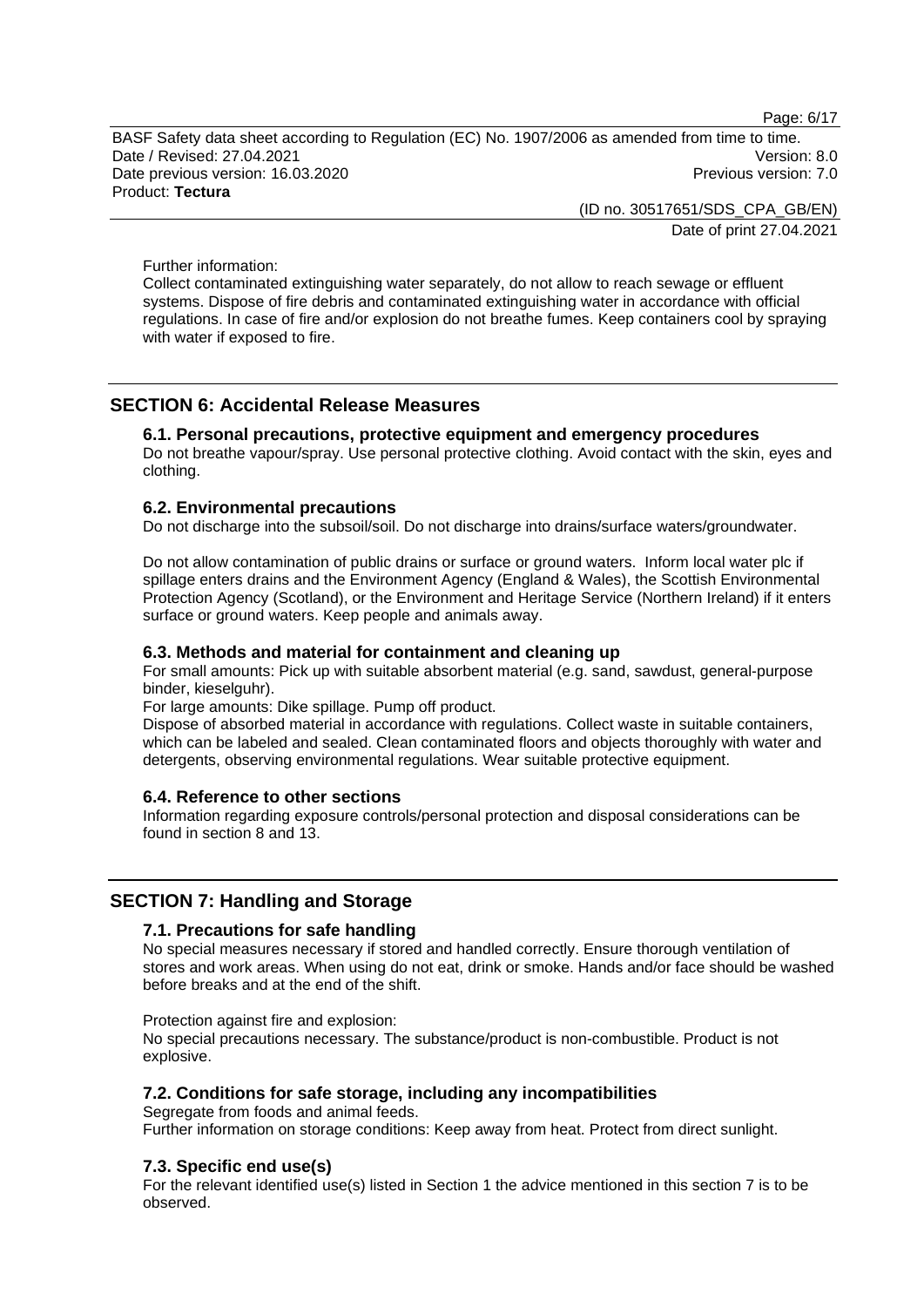Page: 7/17

BASF Safety data sheet according to Regulation (EC) No. 1907/2006 as amended from time to time. Date / Revised: 27.04.2021 Version: 8.0 Date previous version: 16.03.2020 **Previous version: 7.0** Previous version: 7.0 Product: **Tectura** 

> (ID no. 30517651/SDS\_CPA\_GB/EN) Date of print 27.04.2021

## **SECTION 8: Exposure Controls/Personal Protection**

#### **8.1. Control parameters**

Components with occupational exposure limits

57-55-6: Propane-1,2-diol TWA value 474 mg/m3 ; 150 ppm (WEL/EH 40 (UK)), Total vapour and particulates TWA value 10 mg/m3 (WEL/EH 40 (UK)), Particulate 125116-23-6: metconazole (ISO) TWA value 1 mg/m3 (Recommendation of BASF), Respirable dust

Refer to the current edition of HSE Guidance Note EH40 Occupational Exposure Limits (United Kingdom). For normal use and handling refer to the product label/leaflet.

#### **8.2. Exposure controls**

#### Personal protective equipment

Respiratory protection:

Suitable respiratory protection for higher concentrations or long-term effect: Combination filter for gases/vapours of organic, inorganic, acid inorganic and alkaline compounds (e.g. EN 14387 Type ABEK).

Hand protection:

Suitable chemical resistant safety gloves (EN ISO 374-1) also with prolonged, direct contact (Recommended: Protective index 6, corresponding > 480 minutes of permeation time according to EN ISO 374-1): E.g. nitrile rubber (0.4 mm), chloroprene rubber (0.5 mm), butyl rubber (0.7 mm) etc.

Eye protection: Safety glasses with side-shields (frame goggles) (e.g. EN 166)

Body protection:

Body protection must be chosen depending on activity and possible exposure, e.g. apron, protecting boots, chemical-protection suit (according to EN 14605 in case of splashes or EN ISO 13982 in case of dust).

#### General safety and hygiene measures

The statements on personal protective equipment in the instructions for use apply when handling crop-protection agents in final-consumer packing. Wearing of closed work clothing is recommended. Store work clothing separately. Keep away from food, drink and animal feeding stuffs.

## **SECTION 9: Physical and Chemical Properties**

## **9.1. Information on basic physical and chemical properties**

| Form:   | suspension |
|---------|------------|
| Colour: | off-white  |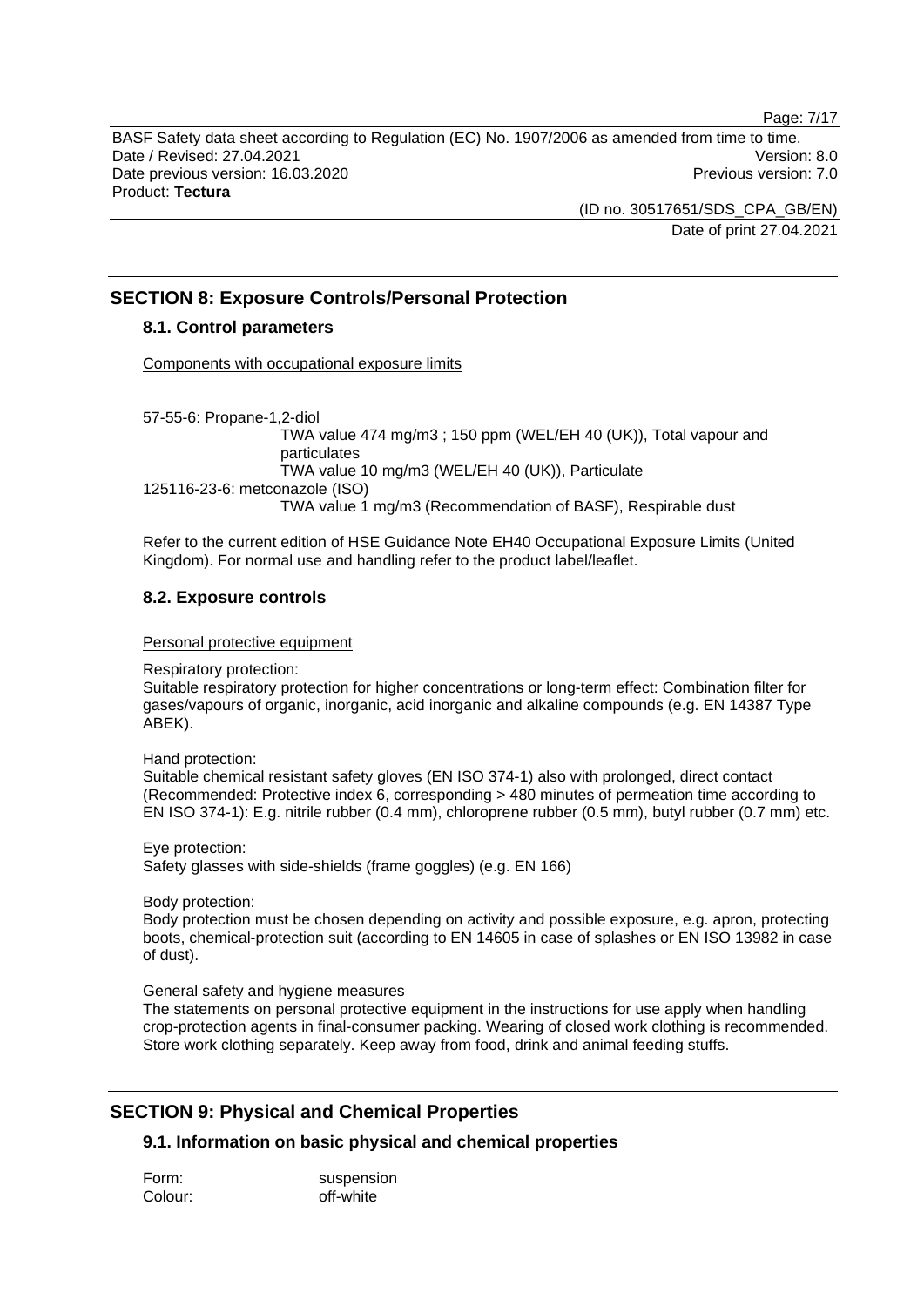BASF Safety data sheet according to Regulation (EC) No. 1907/2006 as amended from time to time. Date / Revised: 27.04.2021 Version: 8.0 Date previous version: 16.03.2020 **Previous version: 7.0** Previous version: 7.0 Product: **Tectura** 

|                                                                             |                                                                               | (ID no. 30517651/SDS_CPA_GB/EN) |
|-----------------------------------------------------------------------------|-------------------------------------------------------------------------------|---------------------------------|
|                                                                             |                                                                               | Date of print 27.04.2021        |
| Odour:                                                                      | faint odour, fruity                                                           |                                 |
| Odour threshold:                                                            |                                                                               |                                 |
|                                                                             | Not determined due to potential                                               |                                 |
|                                                                             | health hazard by inhalation.                                                  |                                 |
| pH value:                                                                   | approx. 4.5 - 6.5                                                             | (pH Meter)                      |
|                                                                             | (CIPAC standard water D, 1.0 %(m),                                            |                                 |
| Freezing point:                                                             | approx. 20 °C)<br>$-4.3$ °C                                                   | (measured)                      |
| Boiling point:                                                              | 100 °C                                                                        | (ISO 2719)                      |
|                                                                             | $(1,013 \text{ mbar})$                                                        |                                 |
| Flash point:                                                                |                                                                               | (Directive 92/69/EEC, A.9,      |
|                                                                             | No flash point - Measurement made                                             | closed cup)                     |
|                                                                             | up to the boiling point.                                                      |                                 |
| Evaporation rate:                                                           |                                                                               |                                 |
|                                                                             | not applicable                                                                |                                 |
| Flammability:                                                               | Based on the structure or                                                     |                                 |
|                                                                             | composition there is no indication of                                         |                                 |
|                                                                             | flammability                                                                  |                                 |
| Lower explosion limit:                                                      | As a result of our experience with this                                       |                                 |
|                                                                             | product and our knowledge of its                                              |                                 |
|                                                                             | composition we do not expect any                                              |                                 |
|                                                                             | hazard as long as the product is used                                         |                                 |
|                                                                             | appropriately and in accordance with                                          |                                 |
|                                                                             | the intended use.                                                             |                                 |
| Upper explosion limit:                                                      |                                                                               |                                 |
|                                                                             | As a result of our experience with this                                       |                                 |
|                                                                             | product and our knowledge of its                                              |                                 |
|                                                                             | composition we do not expect any                                              |                                 |
|                                                                             | hazard as long as the product is used<br>appropriately and in accordance with |                                 |
|                                                                             | the intended use.                                                             |                                 |
| Ignition temperature:                                                       | 427 °C                                                                        | (Directive 92/69/EEC, A.15)     |
| Vapour pressure:                                                            | approx. 23.4 hPa                                                              |                                 |
|                                                                             | (20 °C)                                                                       |                                 |
|                                                                             | Information applies to the solvent.                                           |                                 |
| Density:                                                                    | approx. 1.11 g/cm3                                                            | (OECD Guideline 109)            |
|                                                                             | (20 °C)                                                                       |                                 |
| Relative vapour density (air):                                              |                                                                               |                                 |
|                                                                             | not applicable                                                                |                                 |
| Solubility in water:<br>Partitioning coefficient n-octanol/water (log Kow): | dispersible                                                                   |                                 |
|                                                                             | not applicable                                                                |                                 |
|                                                                             | Thermal decomposition: 165 °C, 100 kJ/kg, (DSC (OECD 113))                    |                                 |
|                                                                             | 290 °C, 230 kJ/kg, (DSC (OECD 113))                                           |                                 |
|                                                                             | Not a substance liable to self-decomposition according to UN transport        |                                 |
|                                                                             | regulations, class 4.1.                                                       |                                 |
| Viscosity, dynamic:                                                         | approx. 49 mPa.s                                                              | (OECD 114)                      |
|                                                                             | (40 °C, 100 1/s)                                                              |                                 |
| Explosion hazard:                                                           | Based on the chemical structure                                               |                                 |
|                                                                             | there is no indication of explosive                                           |                                 |
|                                                                             | properties.                                                                   |                                 |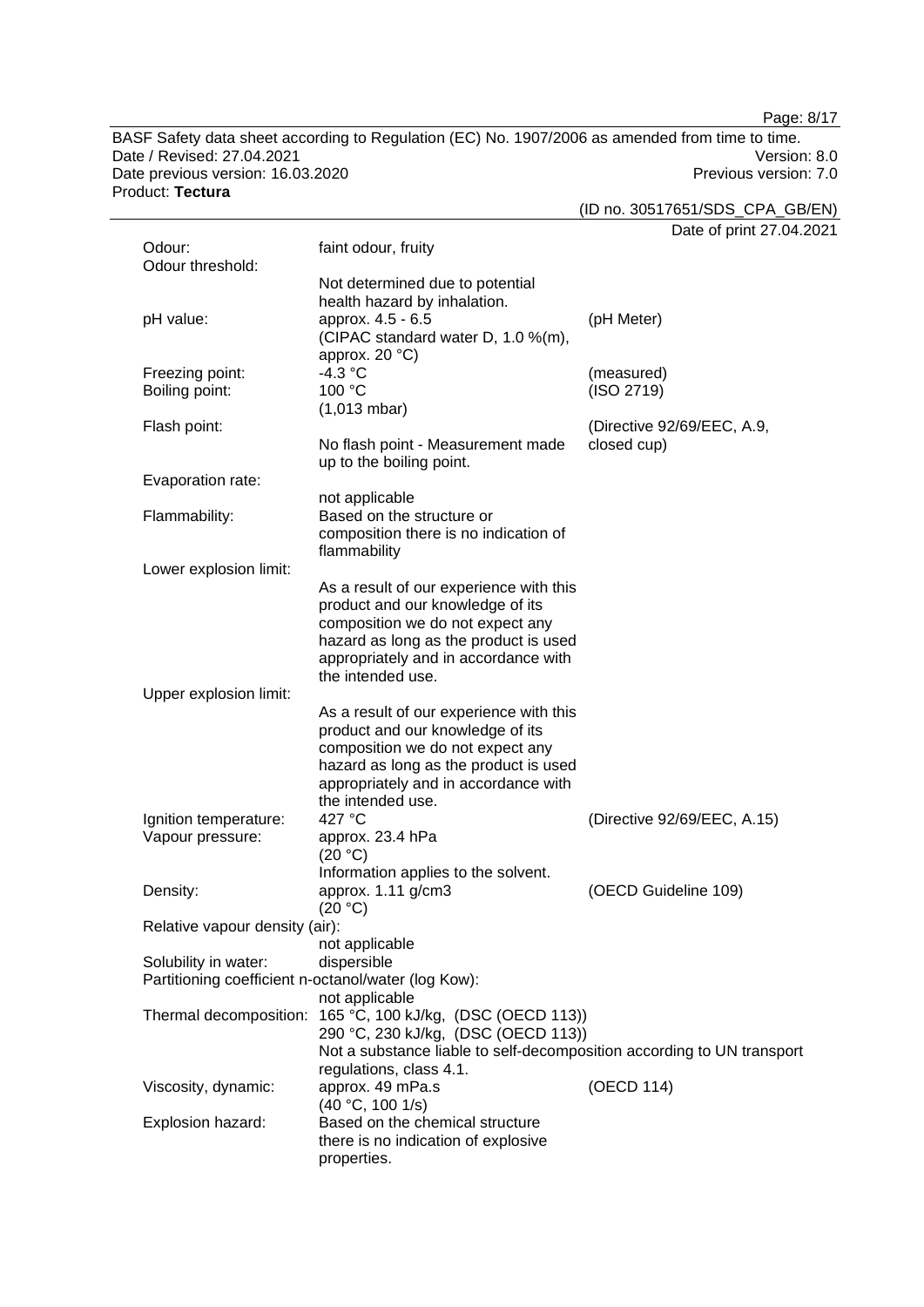Page: 9/17

BASF Safety data sheet according to Regulation (EC) No. 1907/2006 as amended from time to time. Date / Revised: 27.04.2021 Version: 8.0 Date previous version: 16.03.2020 **Previous version: 7.0** Previous version: 7.0 Product: **Tectura** 

(ID no. 30517651/SDS\_CPA\_GB/EN)

Date of print 27.04.2021

Fire promoting properties: Based on its structural properties the product is not classified as oxidizing.

#### **9.2. Other information**

SADT:  $> 75 °C$ Heat accumulation / Dewar 500 ml (SADT, UN-Test H.4, 28.4.4)

#### **SECTION 10: Stability and Reactivity**

#### **10.1. Reactivity**

No hazardous reactions if stored and handled as prescribed/indicated.

#### **10.2. Chemical stability**

The product is stable if stored and handled as prescribed/indicated.

#### **10.3. Possibility of hazardous reactions**

No hazardous reactions if stored and handled as prescribed/indicated.

#### **10.4. Conditions to avoid**

See SDS section 7 - Handling and storage.

#### **10.5. Incompatible materials**

Substances to avoid: strong bases, strong acids, strong oxidizing agents

#### **10.6. Hazardous decomposition products**

Hazardous decomposition products: No hazardous decomposition products if stored and handled as prescribed/indicated.

## **SECTION 11: Toxicological Information**

#### **11.1. Information on toxicological effects**

Acute toxicity

Assessment of acute toxicity: Virtually nontoxic after a single ingestion. Virtually nontoxic after a single skin contact. Virtually nontoxic by inhalation.

Experimental/calculated data: LD50 rat (oral): > 2,000 mg/kg (OECD Guideline 423) No mortality was observed.

LC50 rat (by inhalation): > 5.1 mg/l 4 h (OECD Guideline 403) No mortality was observed. An aerosol with respirable particles was tested.

LD50 rat (dermal): > 5,000 mg/kg (OECD Guideline 402) No mortality was observed.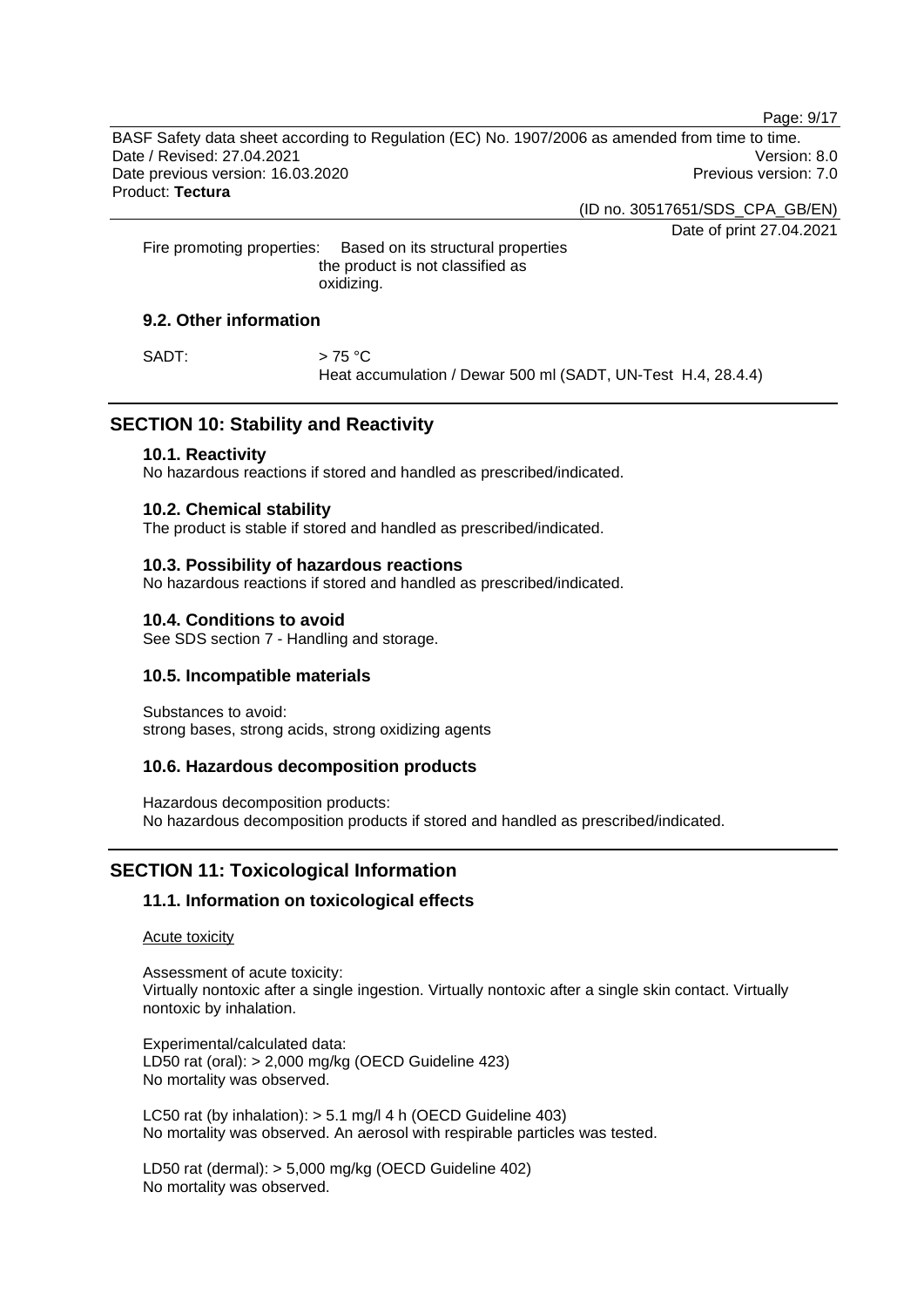Page: 10/17

BASF Safety data sheet according to Regulation (EC) No. 1907/2006 as amended from time to time. Date / Revised: 27.04.2021 Version: 8.0 Date previous version: 16.03.2020 **Previous version: 7.0** Previous version: 7.0 Product: **Tectura** 

> (ID no. 30517651/SDS\_CPA\_GB/EN) Date of print 27.04.2021

#### Irritation

Assessment of irritating effects: Not irritating to the eyes. Not irritating to the skin.

Experimental/calculated data: Skin corrosion/irritation rabbit: non-irritant (OECD Guideline 404)

Serious eye damage/irritation rabbit: non-irritant (OECD Guideline 405)

#### Respiratory/Skin sensitization

Assessment of sensitization:

Sensitization after skin contact possible. The product has not been tested. The statement has been derived from the properties of the individual components.

*Information on: 2-methylisothiazol-3(2H)-one* 

*Experimental/calculated data: guinea pig: skin sensitizing (OECD Guideline 406)*

----------------------------------

#### Germ cell mutagenicity

Assessment of mutagenicity:

The product has not been tested. The statement has been derived from the properties of the individual components. Mutagenicity tests revealed no genotoxic potential.

#### **Carcinogenicity**

Assessment of carcinogenicity:

The product has not been tested. The statement has been derived from the properties of the individual components. The results of various animal studies gave no indication of a carcinogenic effect.

#### Reproductive toxicity

Assessment of reproduction toxicity: The product has not been tested. The statement has been derived from the properties of the individual components. The results of animal studies gave no indication of a fertility impairing effect.

#### Developmental toxicity

Assessment of teratogenicity: The product has not been tested. The statement has been derived from the properties of the individual components.

*Information on: metconazole (ISO); (1RS, 5RS;1RS, 5SR)-5-(4-chlorobenzyl)-2,2-dimethyl-1-(1H-1,2,4-triazol-1-ylmethyl)cyclopentanol Assessment of teratogenicity: Indications of possible developmental toxicity/teratogenicity were seen in animal studies.*  -----------------------------------

Specific target organ toxicity (single exposure)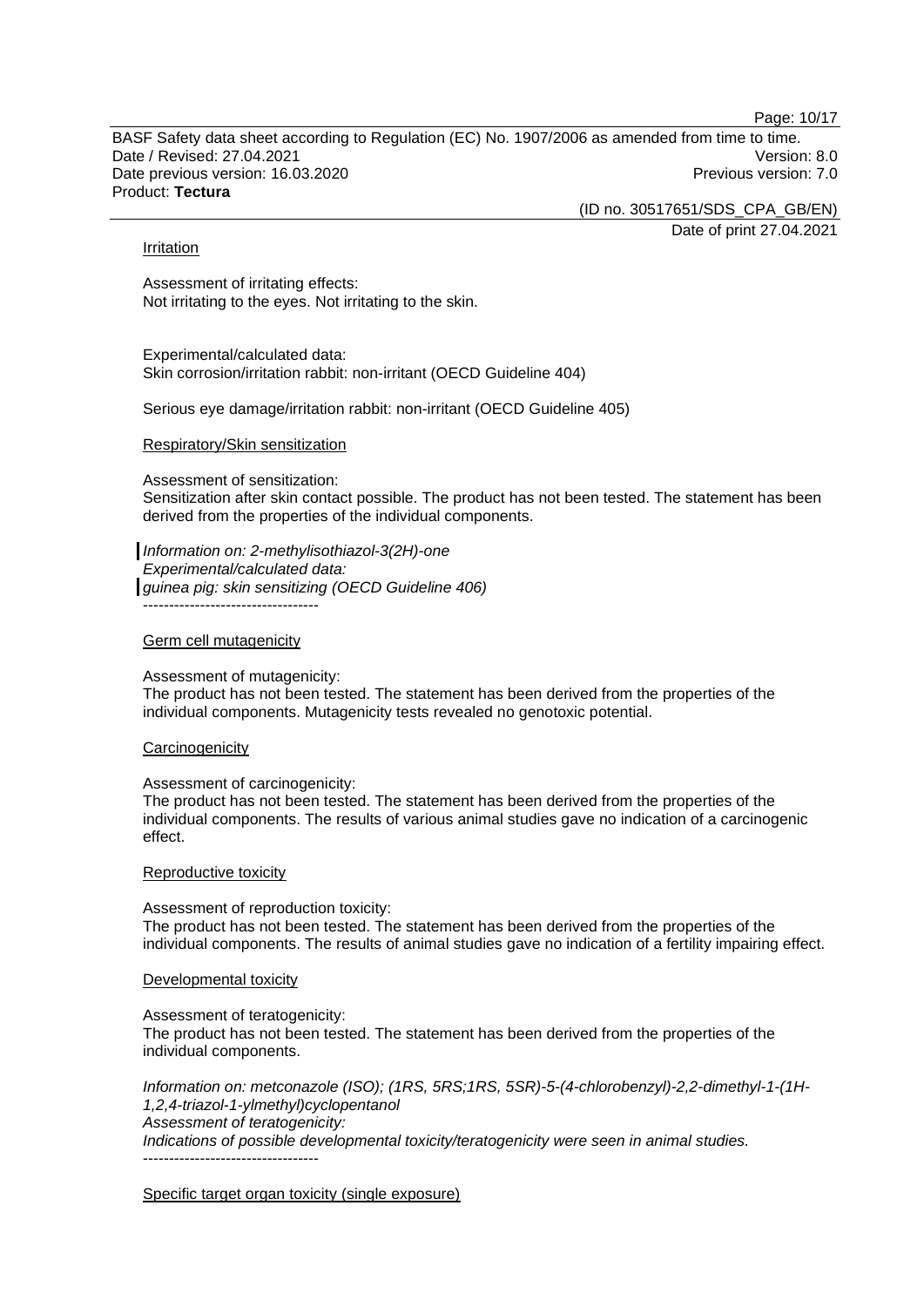Page: 11/17

BASF Safety data sheet according to Regulation (EC) No. 1907/2006 as amended from time to time. Date / Revised: 27.04.2021 Version: 8.0 Date previous version: 16.03.2020 **Previous version: 7.0** Previous version: 7.0 Product: **Tectura** 

> (ID no. 30517651/SDS\_CPA\_GB/EN) Date of print 27.04.2021

Assessment of STOT single:

Based on the available information there is no specific target organ toxicity to be expected after a single exposure.

Remarks: The product has not been tested. The statement has been derived from the properties of the individual components.

Repeated dose toxicity and Specific target organ toxicity (repeated exposure)

Assessment of repeated dose toxicity: The product has not been tested. The statement has been derived from the properties of the individual components.

*Information on: boscalid (ISO); 2-chloro-N-(4'-chloro[1,1'-biphenyl]-2-yl)-nicotinamide Assessment of repeated dose toxicity: Adaptive effects were observed after repeated exposure in animal studies.* 

*Information on: metconazole (ISO); (1RS, 5RS;1RS, 5SR)-5-(4-chlorobenzyl)-2,2-dimethyl-1-(1H-1,2,4-triazol-1-ylmethyl)cyclopentanol Assessment of repeated dose toxicity: Adaptive effects were observed after repeated exposure in animal studies.*  ----------------------------------

#### Aspiration hazard

No aspiration hazard expected. The product has not been tested. The statement has been derived from the properties of the individual components.

#### Other relevant toxicity information

Misuse can be harmful to health.

#### **SECTION 12: Ecological Information**

#### **12.1. Toxicity**

Assessment of aquatic toxicity: Harmful to aquatic life with long lasting effects.

Toxicity to fish: LC50 (96 h) 47.62 mg/l, Oncorhynchus mykiss (OECD 203; ISO 7346; 92/69/EEC, C.1, static)

Aquatic invertebrates: EC50 (48 h) 90.0 mg/l, Daphnia magna (OECD Guideline 202, part 1, static)

Aquatic plants: EC50 (72 h) > 48.0 mg/l (growth rate), Pseudokirchneriella subcapitata (OECD Guideline 201, static)

EC10 (72 h) 16.09 mg/l (growth rate), Pseudokirchneriella subcapitata (OECD Guideline 201, static)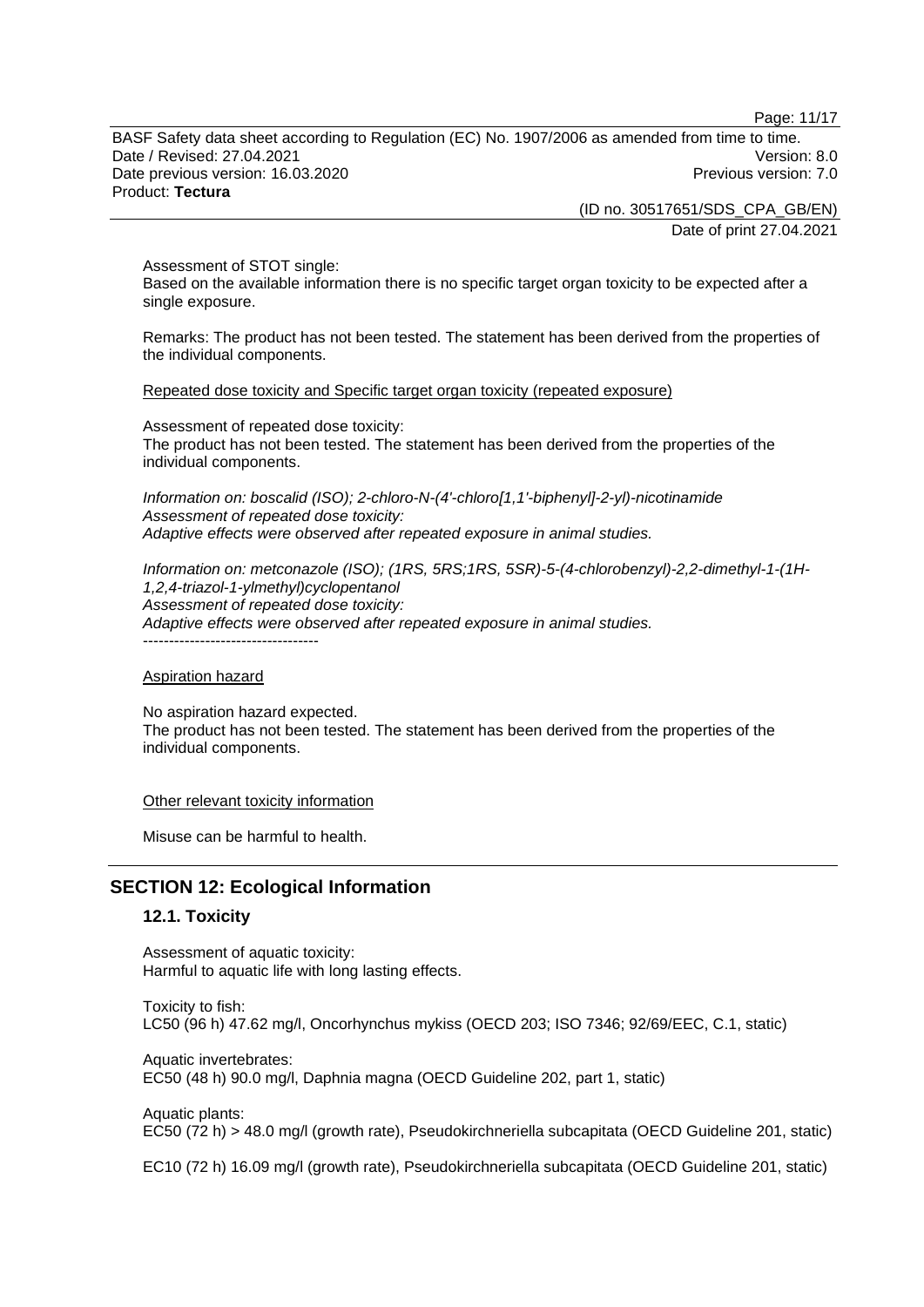Page: 12/17

BASF Safety data sheet according to Regulation (EC) No. 1907/2006 as amended from time to time. Date / Revised: 27.04.2021 Version: 8.0 Date previous version: 16.03.2020 **Previous version: 7.0** Previous version: 7.0 Product: **Tectura** 

(ID no. 30517651/SDS\_CPA\_GB/EN)

Date of print 27.04.2021

*Information on: metconazole (ISO); (1RS, 5RS;1RS, 5SR)-5-(4-chlorobenzyl)-2,2-dimethyl-1-(1H-1,2,4-triazol-1-ylmethyl)cyclopentanol Chronic toxicity to fish: EC10 (95 d) 0.00398 mg/l, Oncorhynchus mykiss* 

*No observed effect concentration (95 d) 0.00291 mg/l, Oncorhynchus mykiss (OECD Guideline 210)*  ----------------------------------

*Information on: metconazole (ISO); (1RS, 5RS;1RS, 5SR)-5-(4-chlorobenzyl)-2,2-dimethyl-1-(1H-1,2,4-triazol-1-ylmethyl)cyclopentanol Chronic toxicity to aquatic invertebrates: No observed effect concentration (21 d) 0.16 mg/l, Daphnia magna (OECD Guideline 211)*  ----------------------------------

## **12.2. Persistence and degradability**

Assessment biodegradation and elimination (H2O): The product has not been tested. The statement has been derived from the properties of the individual components.

*Information on: boscalid (ISO); 2-chloro-N-(4'-chloro[1,1'-biphenyl]-2-yl)-nicotinamide Assessment biodegradation and elimination (H2O): Not readily biodegradable (by OECD criteria).* 

*Information on: metconazole (ISO); (1RS, 5RS;1RS, 5SR)-5-(4-chlorobenzyl)-2,2-dimethyl-1-(1H-1,2,4-triazol-1-ylmethyl)cyclopentanol Assessment biodegradation and elimination (H2O): Not readily biodegradable (by OECD criteria).*  ----------------------------------

#### **12.3. Bioaccumulative potential**

Assessment bioaccumulation potential: The product has not been tested. The statement has been derived from the properties of the individual components.

*Information on: boscalid (ISO); 2-chloro-N-(4'-chloro[1,1'-biphenyl]-2-yl)-nicotinamide Bioaccumulation potential:* 

*Bioconcentration factor (BCF): 57 - 70 (28 d), Oncorhynchus mykiss Does not accumulate in organisms.* 

*Information on: metconazole (ISO); (1RS, 5RS;1RS, 5SR)-5-(4-chlorobenzyl)-2,2-dimethyl-1-(1H-1,2,4-triazol-1-ylmethyl)cyclopentanol Bioaccumulation potential:* 

*Bioconcentration factor (BCF): 51 - 80, Lepomis macrochirus Does not accumulate in organisms.*  -----------------------------------

## **12.4. Mobility in soil**

Assessment transport between environmental compartments: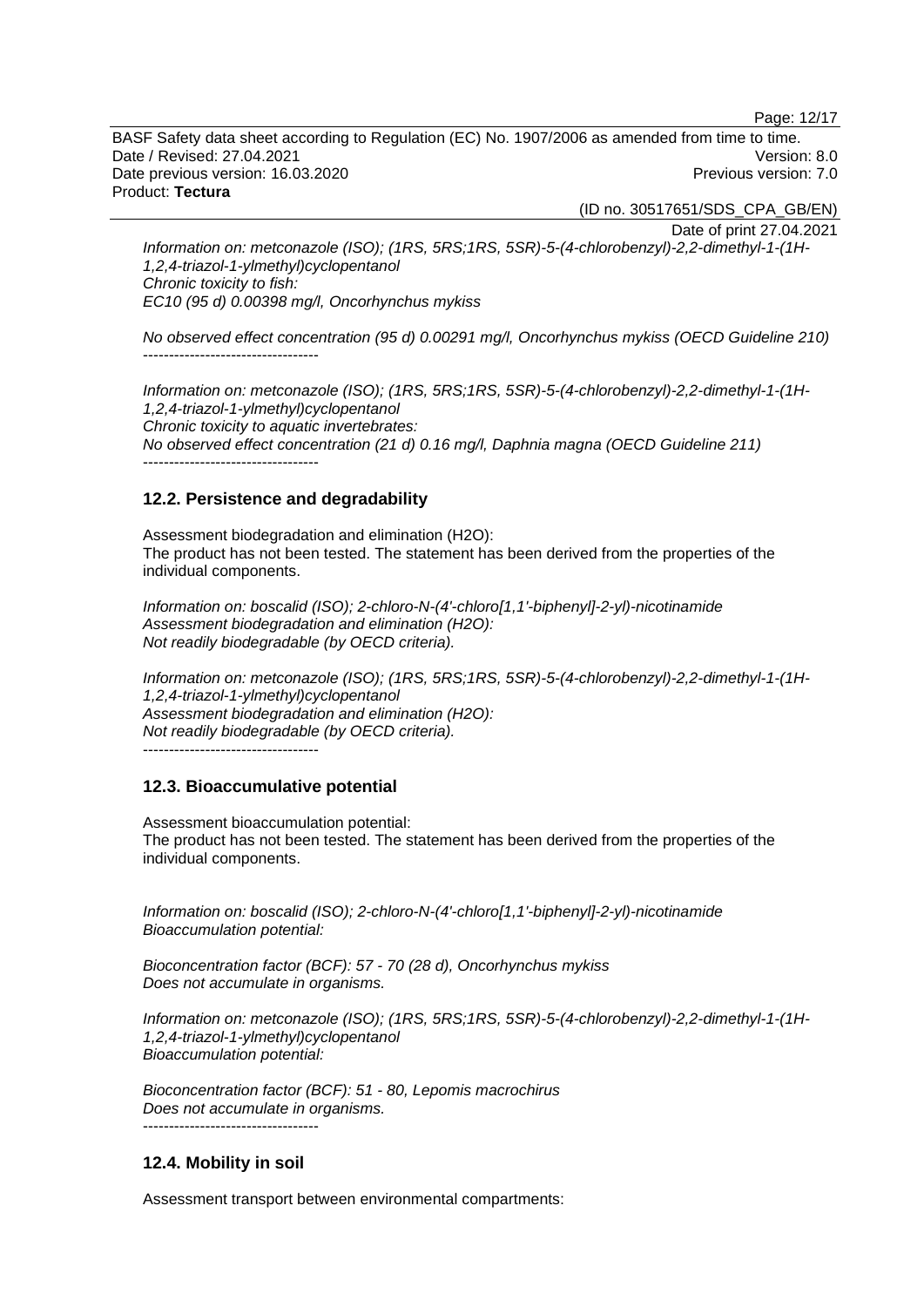Page: 13/17

BASF Safety data sheet according to Regulation (EC) No. 1907/2006 as amended from time to time. Date / Revised: 27.04.2021 Version: 8.0 Date previous version: 16.03.2020 **Previous version: 7.0** Previous version: 7.0 Product: **Tectura** 

(ID no. 30517651/SDS\_CPA\_GB/EN)

Date of print 27.04.2021

Adsorption in soil: The product has not been tested. The statement has been derived from the properties of the individual components.

*Information on: boscalid (ISO); 2-chloro-N-(4'-chloro[1,1'-biphenyl]-2-yl)-nicotinamide Assessment transport between environmental compartments: Adsorption in soil: Following exposure to soil, adsorption to solid soil particles is probable, therefore contamination of groundwater is not expected.*

*Information on: metconazole (ISO); (1RS, 5RS;1RS, 5SR)-5-(4-chlorobenzyl)-2,2-dimethyl-1-(1H-1,2,4-triazol-1-ylmethyl)cyclopentanol Assessment transport between environmental compartments: Volatility: The substance will not evaporate into the atmosphere from the water surface. Adsorption in soil: Following exposure to soil, adsorption to solid soil particles is probable, therefore contamination of groundwater is not expected.*

-----------------------------------

#### **12.5. Results of PBT and vPvB assessment**

The product does not contain a substance fulfilling the PBT (persistent/bioaccumulative/toxic) criteria or the vPvB (very persistent/very bioaccumulative) criteria.

#### **12.6. Other adverse effects**

The product does not contain substances that are listed in Regulation (EC) 1005/2009 on substances that deplete the ozone layer.

#### **12.7. Additional information**

Other ecotoxicological advice: Do not discharge product into the environment without control.

## **SECTION 13: Disposal Considerations**

#### **13.1. Waste treatment methods**

Must be disposed of or incinerated in accordance with local regulations.

The UK Environmental Protection (Duty of Care) Regulations (EP) and amendments should be noted (United Kingdom).

This product and any uncleaned containers must be disposed of as hazardous waste in accordance with the 2005 Hazardous Waste Regulations and amendments (United Kingdom)

Contaminated packaging:

Contaminated packaging should be emptied as far as possible and disposed of in the same manner as the substance/product.

## **SECTION 14: Transport Information**

**Land transport**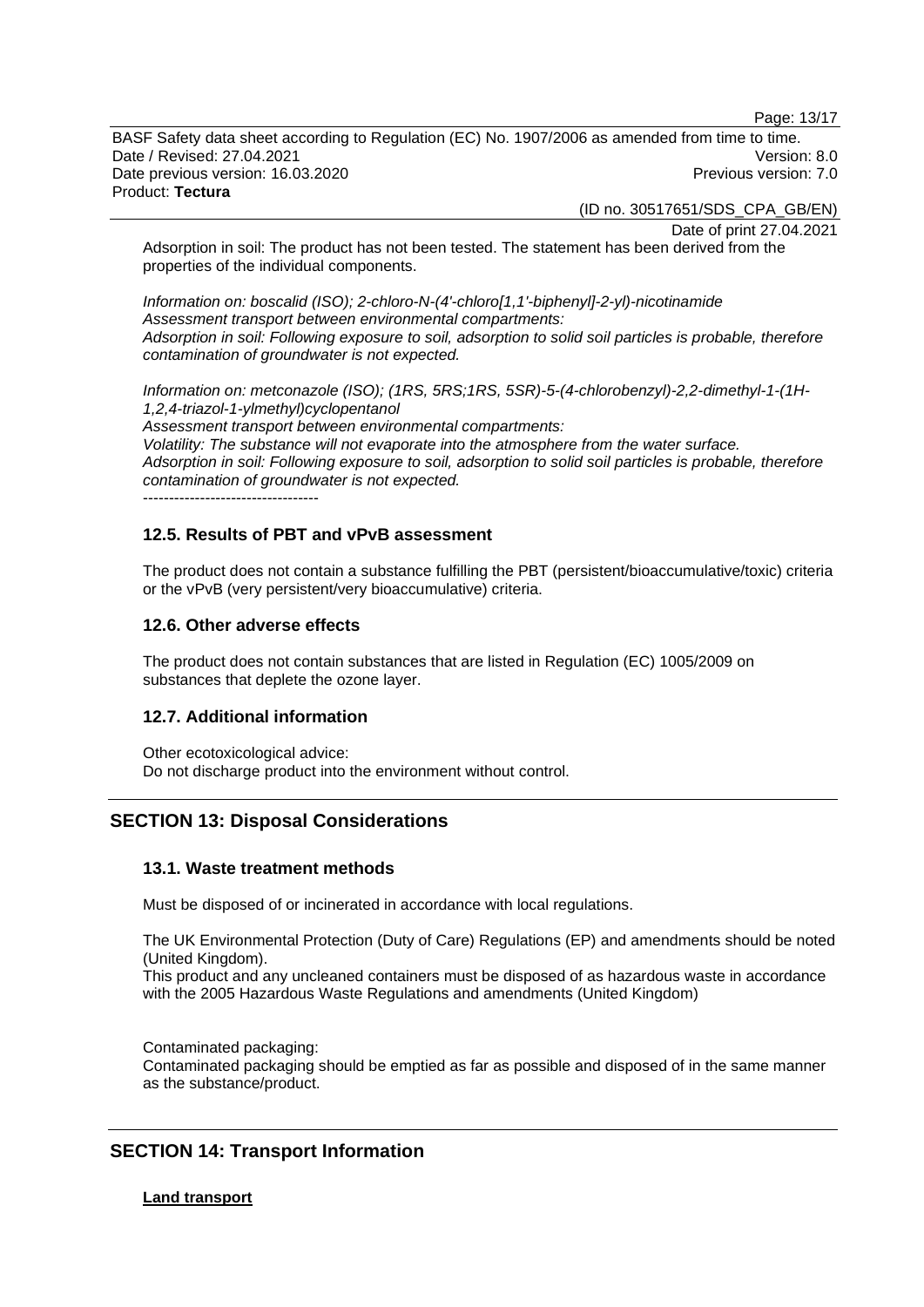Page: 14/17

BASF Safety data sheet according to Regulation (EC) No. 1907/2006 as amended from time to time. Date / Revised: 27.04.2021 Version: 8.0 Date previous version: 16.03.2020 <br>
Previous version: 7.0 Product: **Tectura** 

(ID no. 30517651/SDS\_CPA\_GB/EN)

Date of print 27.04.2021

## ADR

| UN number                           | UN3082                                       |
|-------------------------------------|----------------------------------------------|
| UN proper shipping name:            | ENVIRONMENTALLY HAZARDOUS SUBSTANCE, LIQUID, |
|                                     | N.O.S. (contains METCONAZOLE, BOSCALID)      |
| Transport hazard class(es): 9, EHSM |                                              |
| Packing group:                      | Ш                                            |
| Environmental hazards:              | ves                                          |
| Special precautions for             |                                              |
| user:                               | None known                                   |

#### RID

| UN number                           | UN3082                                       |
|-------------------------------------|----------------------------------------------|
| UN proper shipping name:            | ENVIRONMENTALLY HAZARDOUS SUBSTANCE, LIQUID, |
|                                     | N.O.S. (contains METCONAZOLE, BOSCALID)      |
| Transport hazard class(es): 9, EHSM |                                              |
| Packing group:                      | Ш                                            |
| Environmental hazards:              | ves                                          |
| Special precautions for             | None known                                   |
| user:                               |                                              |

#### **Inland waterway transport**

ADN

| UN number<br>UN proper shipping name: | UN3082<br>ENVIRONMENTALLY HAZARDOUS SUBSTANCE, LIQUID, |
|---------------------------------------|--------------------------------------------------------|
|                                       | N.O.S. (contains METCONAZOLE, BOSCALID)                |
| Transport hazard class(es): 9, EHSM   |                                                        |
| Packing group:                        | Ш                                                      |
| Environmental hazards:                | ves                                                    |
| Special precautions for               | None known                                             |
| user:                                 |                                                        |

Transport in inland waterway vessel Not evaluated

#### **Sea transport**

#### IMDG

| UN number:<br>UN proper shipping name:        | UN 3082<br>ENVIRONMENTALLY HAZARDOUS SUBSTANCE, LIQUID,<br>N.O.S. (contains METCONAZOLE, BOSCALID) |
|-----------------------------------------------|----------------------------------------------------------------------------------------------------|
| Transport hazard class(es):<br>Packing group: | 9, EHSM<br>Ш                                                                                       |
| Environmental hazards:                        | ves                                                                                                |
| Special precautions for                       | Marine pollutant: YES<br>None known                                                                |
| user:                                         |                                                                                                    |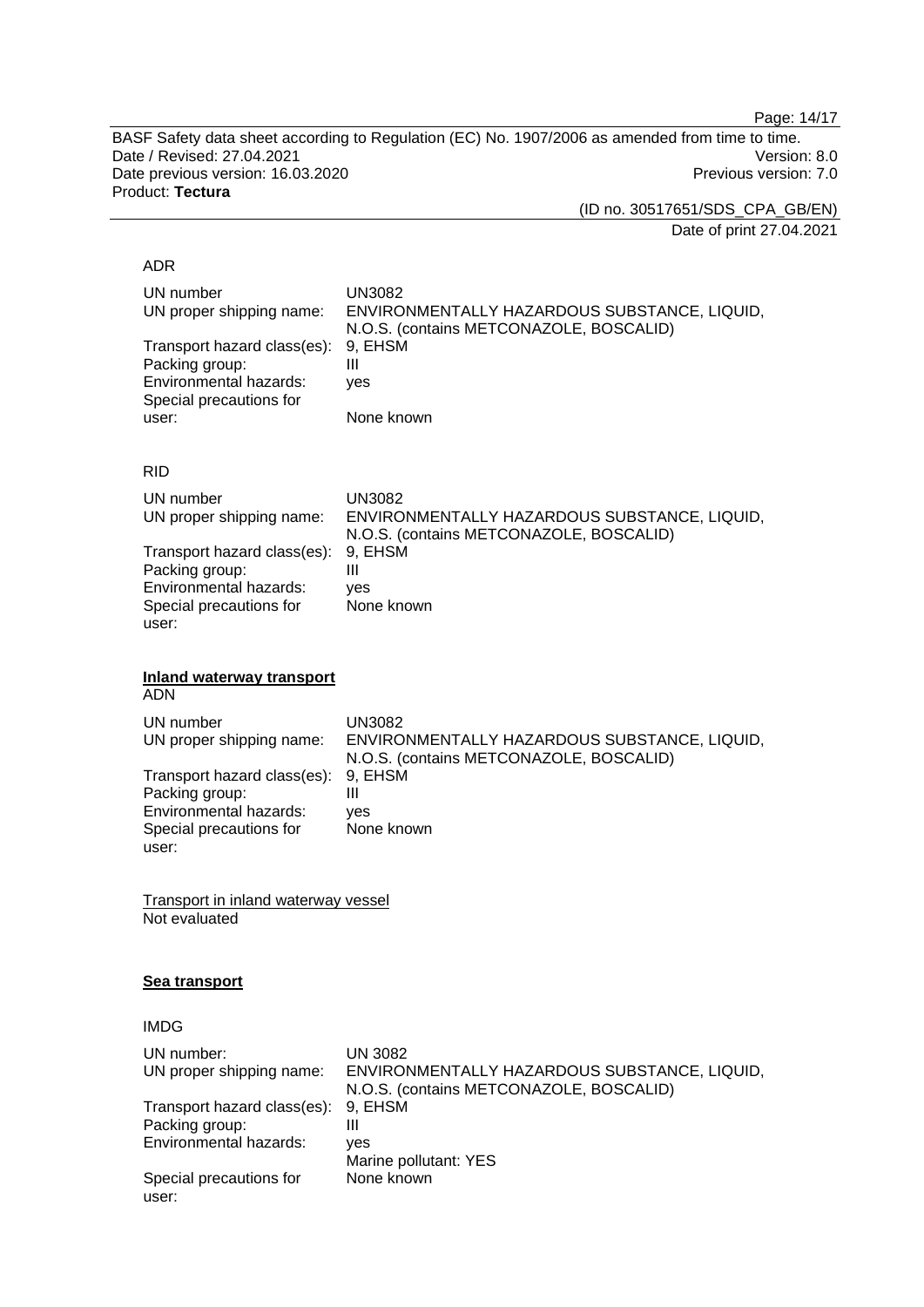Page: 15/17

BASF Safety data sheet according to Regulation (EC) No. 1907/2006 as amended from time to time. Date / Revised: 27.04.2021 Version: 8.0 Date previous version: 16.03.2020 **Previous version: 7.0** Previous version: 7.0 Product: **Tectura** 

> (ID no. 30517651/SDS\_CPA\_GB/EN) Date of print 27.04.2021

#### **Air transport**

#### IATA/ICAO

| UN number:<br>UN proper shipping name: | UN 3082<br>ENVIRONMENTALLY HAZARDOUS SUBSTANCE, LIQUID,<br>N.O.S. (contains METCONAZOLE, BOSCALID) |
|----------------------------------------|----------------------------------------------------------------------------------------------------|
| Transport hazard class(es): 9, EHSM    |                                                                                                    |
| Packing group:                         |                                                                                                    |
| Environmental hazards:                 | ves                                                                                                |
| Special precautions for                | None known                                                                                         |
| user:                                  |                                                                                                    |

#### **14.1. UN number**

See corresponding entries for "UN number" for the respective regulations in the tables above.

#### **14.2. UN proper shipping name**

See corresponding entries for "UN proper shipping name" for the respective regulations in the tables above.

#### **14.3. Transport hazard class(es)**

See corresponding entries for "Transport hazard class(es)" for the respective regulations in the tables above.

#### **14.4. Packing group**

See corresponding entries for "Packing group" for the respective regulations in the tables above.

#### **14.5. Environmental hazards**

See corresponding entries for "Environmental hazards" for the respective regulations in the tables above.

#### **14.6. Special precautions for user**

See corresponding entries for "Special precautions for user" for the respective regulations in the tables above.

#### **14.7. Transport in bulk according to Annex II of MARPOL and the IBC Code**

| Regulation:         | Not evaluated |
|---------------------|---------------|
| Shipment approved:  | Not evaluated |
| Pollution name:     | Not evaluated |
| Pollution category: | Not evaluated |
| Ship Type:          | Not evaluated |

#### **Further information**

Product may be shipped as non-hazardous in suitable packages containing a net quantity of 5 L or less under the provisions of various regulatory agencies: ADR, RID, ADN: Special Provision 375; IMDG: 2.10.2.7; IATA: A197; TDG: Special Provision 99(2); 49CFR: §171.4 (c) (2).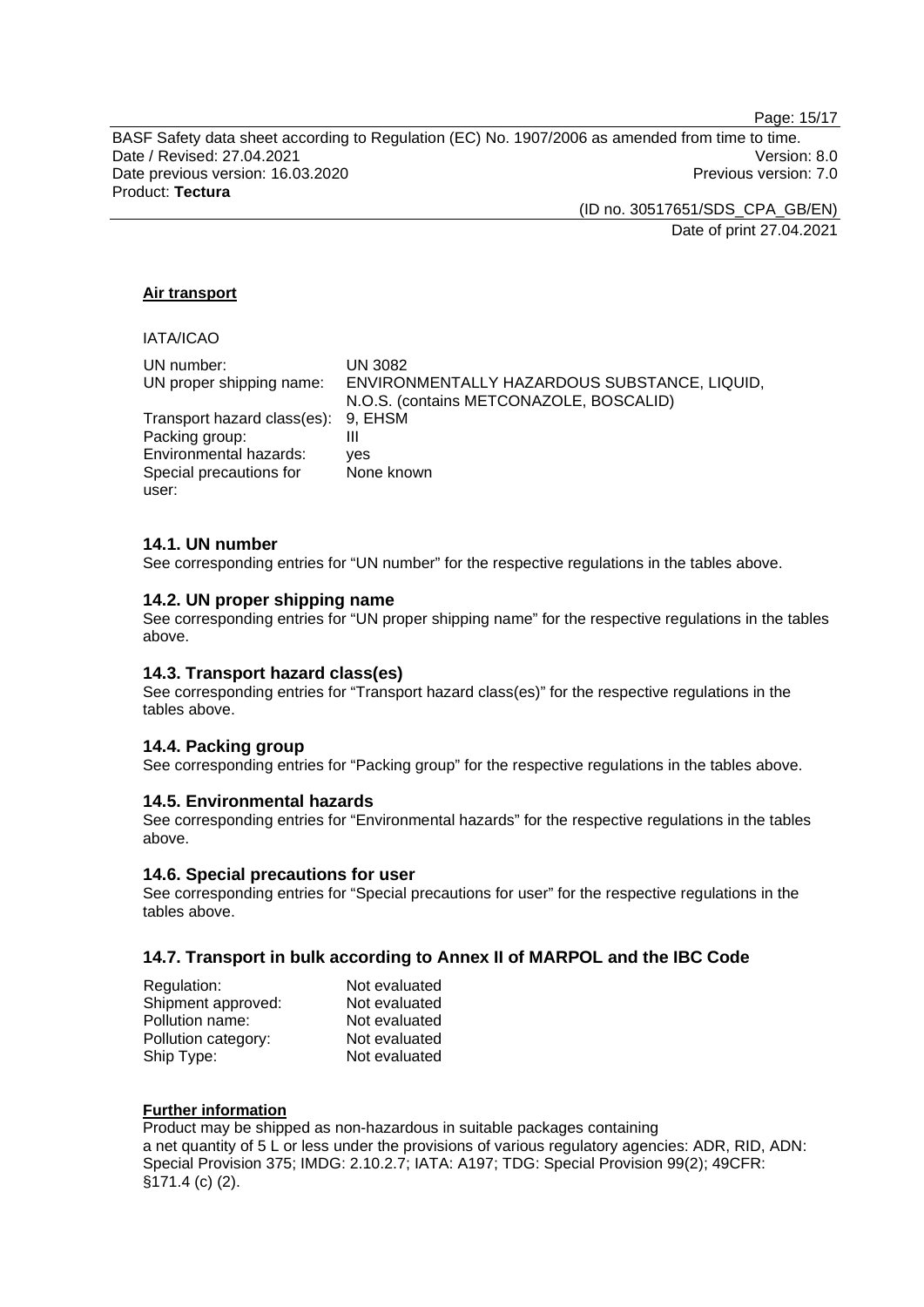Page: 16/17

BASF Safety data sheet according to Regulation (EC) No. 1907/2006 as amended from time to time. Date / Revised: 27.04.2021 Version: 8.0 Date previous version: 16.03.2020 **Previous version: 7.0** Previous version: 7.0 Product: **Tectura** 

(ID no. 30517651/SDS\_CPA\_GB/EN)

Date of print 27.04.2021

This product is subject to the most recent edition of "The Carriage of Dangerous Goods and Use of Transportable Pressure Equipment Regulations" and their amendments (United Kingdom).

## **SECTION 15: Regulatory Information**

#### **15.1. Safety, health and environmental regulations/legislation specific for the substance or mixture**

Prohibitions, Restrictions and Authorizations

Annex XVII of Regulation (EC) No 1907/2006: Number on List: 3

Restrictions of Regulation (EC) No 1907/2006, Annex XVII, do not apply for the intended use(s) of the product given in this SDS.

Directive 2012/18/EU - Control of Major Accident Hazards involving dangerous substances (EU): Listed in above regulation: no

This product is classified under the European CLP Regulation. (United Kingdom) The data should be considered when making any assessment under the Control of Substances Hazardous to Health Regulations (COSHH), and related guidance, for example, 'COSHH Essentials' (United Kingdom).

#### **15.2. Chemical Safety Assessment**

Advice on product handling can be found in sections 7 and 8 of this safety data sheet.

## **SECTION 16: Other Information**

For proper and safe use of this product, please refer to the approval conditions laid down on the product label.

|                        | Full text of the classifications, including the hazard classes and the hazard statements, if mentioned |
|------------------------|--------------------------------------------------------------------------------------------------------|
| in section 2 or 3:     |                                                                                                        |
| Skin Sens.             | Skin sensitization                                                                                     |
| Repr.                  | Reproductive toxicity                                                                                  |
| <b>Aquatic Chronic</b> | Hazardous to the aquatic environment - chronic                                                         |
| Acute Tox.             | Acute toxicity                                                                                         |
| Skin Corr./Irrit.      | Skin corrosion/irritation                                                                              |
| Eye Dam./Irrit.        | Serious eye damage/eye irritation                                                                      |
| <b>Aquatic Acute</b>   | Hazardous to the aquatic environment - acute                                                           |
| H317                   | May cause an allergic skin reaction.                                                                   |
| H361d                  | Suspected of damaging the unborn child.                                                                |
| H412                   | Harmful to aquatic life with long lasting effects.                                                     |
| <b>EUH401</b>          | To avoid risks to human health and the environment, comply with the<br>instructions for use.           |
| H411                   | Toxic to aquatic life with long lasting effects.                                                       |
| H <sub>302</sub>       | Harmful if swallowed.                                                                                  |
| H318                   | Causes serious eye damage.                                                                             |
| H315                   | Causes skin irritation.                                                                                |
| H400                   | Very toxic to aquatic life.                                                                            |
| H410                   | Very toxic to aquatic life with long lasting effects.                                                  |
|                        |                                                                                                        |